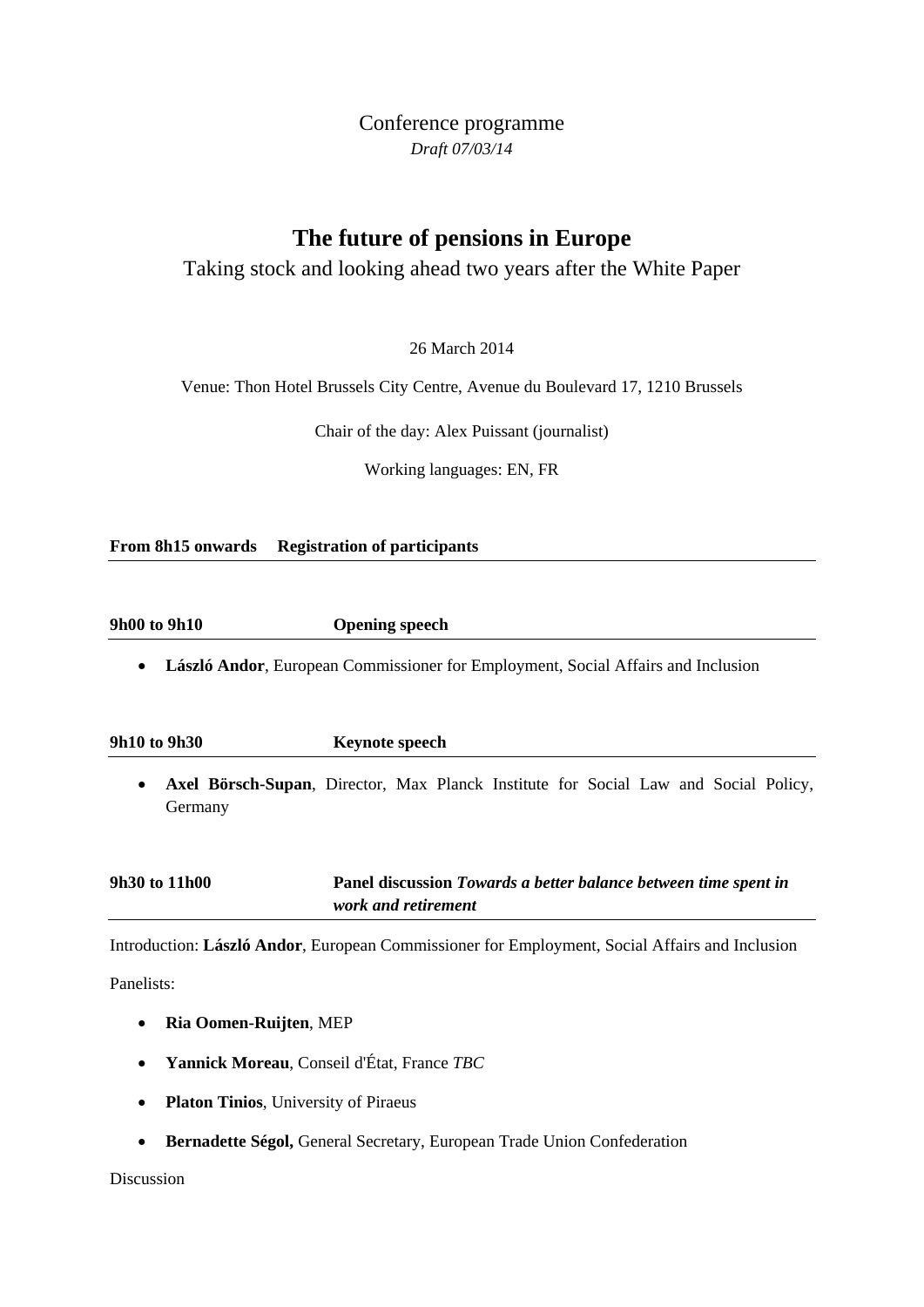#### **László Andor**: Wrapping-up - what remains to be done

#### **11h00 to 11h30 Coffee Break**

**11h30 to 13h00 Panel discussion** *The role of supplementary pensions/savings in long-term financing and safe and adequate retirement*

Introduction: **Michel Barnier**, European Commissioner for the Internal Market and Services

Panelists:

- **Steve Webb**, Minister of State for Pensions, UK
- **Zoltán Balog**, Minister for Human Resources, Hungary *TBC*
- **Jetta Klijnsma**, State Secretary for Social Affairs and Employment, Netherlands
- **Joanne Segars**, Chair, PensionsEurope
- **Michaela Koller**, Director General, Insurance Europe
- **Markus Beyrer**, Director General, BusinessEurope *TBC*

Discussion

**Nadia Calvino**, Deputy Director-General for the Internal Market and Services, European Commission: Wrapping-up - what remains to be done

| 13h00 to 14h30 | unch |
|----------------|------|
|                |      |
|                |      |

### **14h30 to 16h00 Panel discussion** *Pension reforms and their contribution to sustainable public finances*

Introduction: **Olli Rehn**, Vice-President, European Commissioner for Economic and Monetary Affairs and the Euro

Panelists:

- **Alexander De Croo**, Deputy Prime Minister and Minister of Pensions, Belgium *TBC*
- **Ioannis Vroutsis** , Minister of Labour, Social Security and Welfare, Greece *TBC*
- **Thomas Dominique**, Chair, Social Protection Committee
- **Peter Part**, Chair of the Working Group on Ageing Populations and Sustainability, Economic Policy Committee